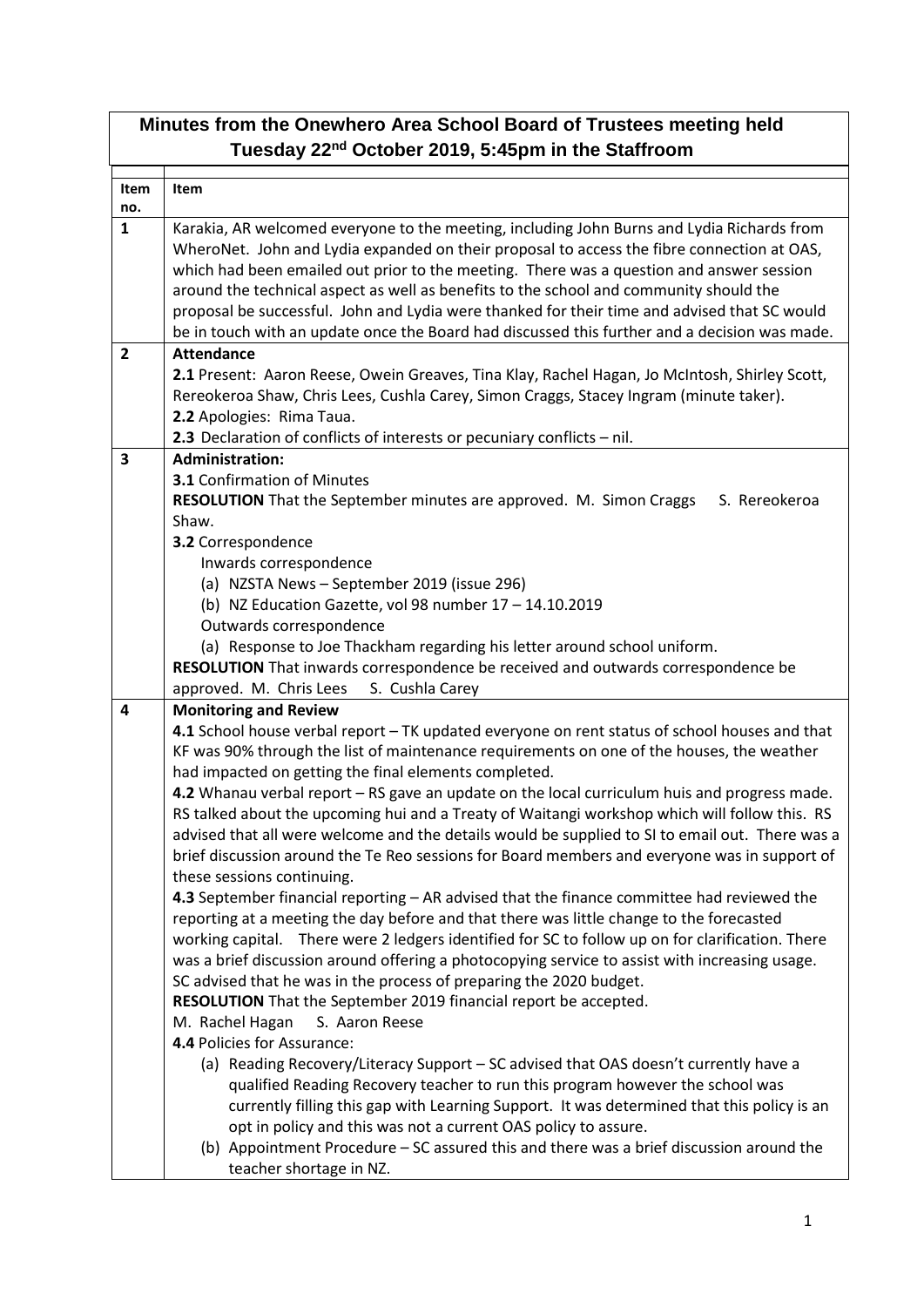| versus attestation.                                                                             |
|-------------------------------------------------------------------------------------------------|
| (d) Attestation - SC advised that he hadn't been recording the evidence used to attest and      |
| that he has now prepared a document in which the evidence will be recorded moving               |
| forward.                                                                                        |
| (e) Provisionally Certified Teachers - SC assured this policy.                                  |
| Policy for Attestation:                                                                         |
| (a) International Students - SC confirmed that relevant attestation forms have gone to          |
| NZQA.                                                                                           |
| 4.5 Health & Safety Reporting. It was noted that the index percentage / uptake was increasing.  |
| SC gave clarification around the concussion incident reported on at the last meeting. SC spoke  |
| of Kelsyn's request/need to have his workshop area fenced, this would need to be budgeted       |
| for. There was discussion around students walking through the staff carpark area and the risk   |
| this posed, this area is not a thoroughfare and a reminder around this needs to be              |
| communicated. There was a discussion around students having access to the Safe 365 app and      |
| the advantages and disadvantages of this.                                                       |
| RESOLUTION That the Health & Safety reporting be received. M. Simon Craggs<br>S. Cushla         |
| Carey                                                                                           |
| 4.6 Overnight & potentially hazardous activities / trip proposals - nil. The proposals from the |
| September meeting are to go through the new process ready for November meeting.                 |
| 4.7 Action list from September meeting.                                                         |
| (a) AR advised that he had caught up with SC to look at what the property portfolio and         |
| function of this committee could look like moving forward. Priorities determined as:            |
| (1) Understand the 5YA plan and educate the Board. (2) Look at school house portfolio           |
| and long term objectives and prepare recommendations for the Board. (3) Review                  |
| initial presentation from PlayScape in terms of project priorities and plan for roll out.       |
| MINUTE: It was agreed that the following members make up the Property Committee                 |
| tasked with the above objectives: Simon Craggs, Rachel Hagan, Owein Greaves. In                 |
| addition to this Tina Klay to participate when / where necessary regarding School House         |
| work. M. Simon Craggs S. Aaron Reese.                                                           |
| (b) SS advised that school docs had been updated re the key / pool usage charge detailed in     |
| the 'Community Use of the School Pool' policy to be in line with the 'Pool Use Contract'        |
| (c) SC advised that the Health & Safety committee are on track with planning / prioritising     |
| works in order to become compliant with Safe 365 Index percentage rating.                       |
| (d) SC confirmed that communication around the changes required to the EOTC process for         |
| overnight and potentially hazardous (high risk) activities had been made to all staff via       |
| email notification.                                                                             |
| (e) SC advised that he had spoken to JL around the change in process and that JL is now to      |
| review overnight trip/or high risk activity EOTC proposals and RAMs associated                  |
| (requiring Board approval), ensuring both documents are completed with all detail and           |
| ready for the H&S committee to review prior to the Board meeting they need to be                |
| approved at. JL to attend H&S meetings where proposals are submitted to clarify any             |
| details required. The H&S committee will then make a recommendation to the Board at             |
| the Board meeting held the following week.                                                      |
| (f) SC confirmed he had contacted MOE to advise the Board decision for OAS to opt in to         |
| the Donations Scheme next year. SC also confirmed that he has informed staff of this            |
| decision and what the school requirements / guidelines are moving forward to ensure             |
| awareness and that there are no breaches around this.                                           |
| (g) A reworked Wellbeing report was distributed to all with the meeting documentation.          |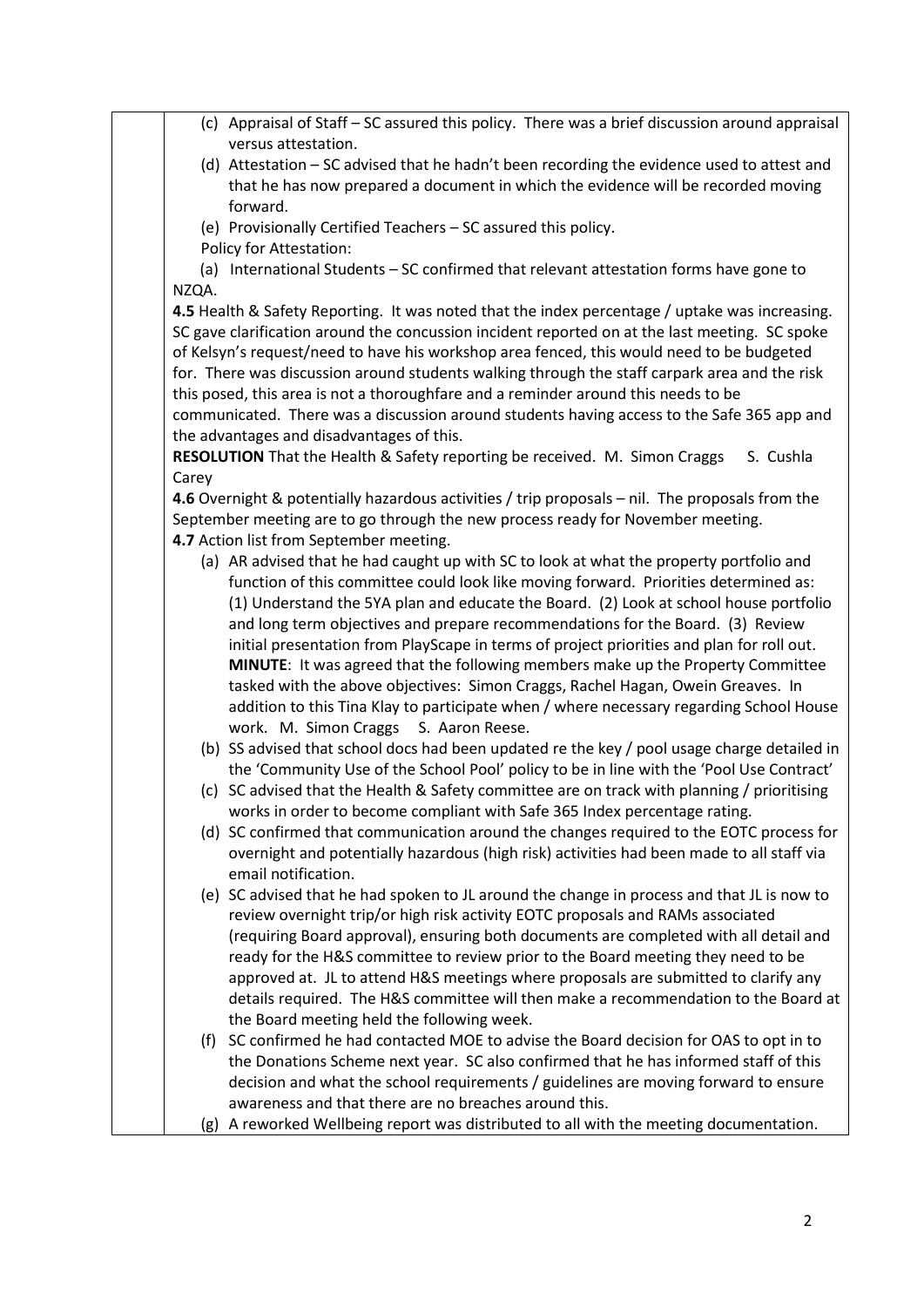|   | (h) It was confirmed that the new mobile phone policy had been approved and submitted       |
|---|---------------------------------------------------------------------------------------------|
|   | to School Docs for publishing. SLT to now manage implementation and communication           |
|   | of policy across all channels to ensure student, parent & whanau awareness.                 |
|   | (i) SC advised that he had spoken to JL to confirm timeline senior teachers are working to, |
|   | to have the website information around course (years and semesters) completed for           |
|   | students/parents, the deadline being 14.10.2019. SC advised that the timeline they are      |
|   | working to for the rest of teachers to have this information available and on school        |
|   | website for all year levels (school wide) is July 2020.                                     |
|   | (i) SC advised that a transition program for new students coming in to OAS mid or part way  |
|   | through the year to help them transition and ensure minimal disruption to class has been    |
|   | completed and is ready to use for new students affected moving forward.                     |
|   | (k) There was a discussion around the admin requirement aspect of a teacher's role and the  |
|   | level of expectation required around this.                                                  |
|   | (I) SC presented a draft proposal for the rollout of the trial staff PLD program commencing |
|   | in 2020. There was a discussion around the proposal with feedback given around key          |
|   | details that needed to be included to ensure that the trial is well planned, monitored      |
|   | and reported on.                                                                            |
|   | (m) There was a discussion around the Health Education curriculum draft statement required  |
|   | for term 1, 2020. The 2018-2019 one was supplied and there was a brief discussion around    |
|   | this. SC advised he was in the process of gathering some year specific info (year 7 and up) |
|   | and will then review and prepare a draft to be emailed out for Board feedback before it     |
|   | goes to the community for consultation.                                                     |
|   | 4.8 General:                                                                                |
|   | (a) The WheroNet proposal presented earlier in the meeting was discussed. It was agreed     |
|   | that from a technical point of view everyone was comfortable that the school's system       |
|   | would not be affected and that it was agreed to progress to the next stage.                 |
|   | RESOLUTION: The Board delegate the Finance committee the responsibility to work             |
|   | through the terms and conditions of the agreement with WheroNet to finalise this            |
|   | arrangement. M. Simon Craggs S. Jo McIntosh                                                 |
|   | (b) Strategic Planning day - AR gave an update on the meeting with the NZSTA facilitator    |
|   | who had been engaged to assist with the planning day. AR advised that there would be        |
|   | information (agenda, various surveys results, ERO indicators etc), emailed out to           |
|   | everyone the week prior and said it was imperative that everyone read through and           |
|   | think about and come to the meeting with views. AR spoke of the NZSTA training being        |
|   | held next week, the timely workshop is on Strategic Planning. There was a discussion        |
|   | around who had registered to attend.                                                        |
|   | (c) Amended term dates for 2020 - SC presented the amended version and gave the             |
|   | background around why the changes needed to be made, that this was in line with             |
|   | requirements set out in the new Area School Teachers collective agreement.                  |
|   | RESOLUTION: The new proposed dates were approved by the Board. M. Simon Craggs              |
|   | S. Cushla Carey                                                                             |
| 5 | <b>Strategic decisions</b>                                                                  |
|   | Policies for review:                                                                        |
|   | (a) Education Outside the Classroom - There was a discussion around the first paragraph     |
|   | highlighted in red which talks about MOE guidelines, it was determined that this be         |
|   | raised as part of the H&S risk assessment when EOTC forms / RAMs are reviewed. SS           |
|   | advised that she had received feedback from a staff member around all staff being first     |
|   | aid trained - first aid certs as a minimum. There was a discussion around outdoor           |
|   | qualifications, EOTC competence and notifiable incidents. SC advised that JL had            |
|   | recently been on an EONZ course.                                                            |
| 6 | <b>Strategic discussions</b>                                                                |
|   |                                                                                             |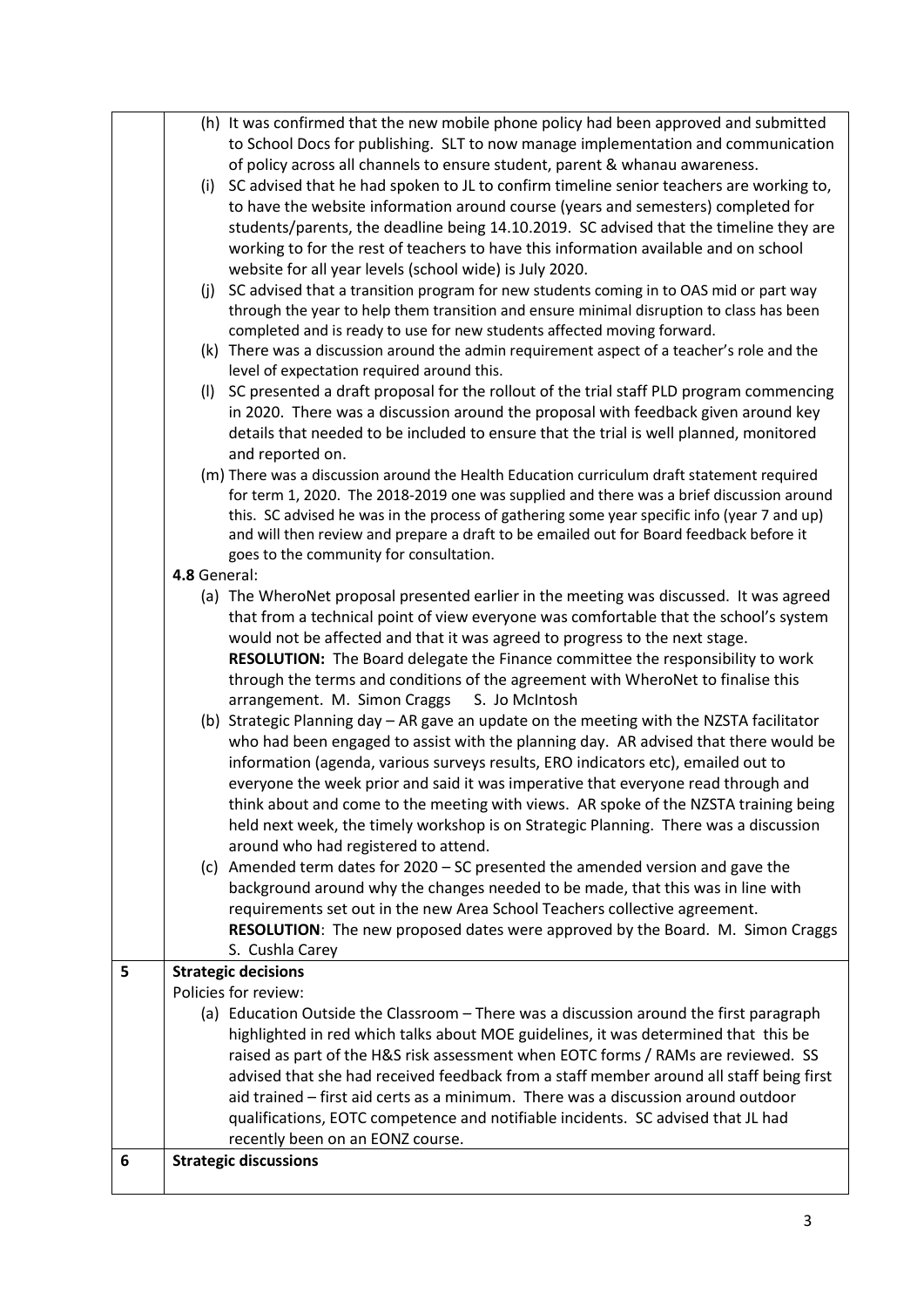**6.1** Principal's report was tabled. A query was raised around event notification and if it was realistic to have the dates set up in the school calendar at the beginning of the year. SC advised that Ag Day would be one of the only ones we don't know in advance due to working in with other schools / groups. SC advised that JL is responsible for the calendar and he will ask him to ensure info is entered.

TK talked about the Communications Plan having been finalised and gave a recent example of Athletics Day not being communicated to parents, that this hadn't been in the newsletter. SC advised that he would need to check however it had been on Facebook. It was highlighted that it shouldn't be via one medium only, it needs to be multiple channels as per the comms plan. SC advised that he had done an extra session and made sure all staff had seen and were aware of the comms plan. TK advised that the plan and template had been worked on by people to ensure school communication improves and that it seemed to be a particular department that continued to have issues around communication. There was a discussion around this. SC spoke about the Community Hui to get feedback on Wellbeing, the first meeting held this year was more a presentation as opposed to getting feedback. The follow up one to gain feedback is planned for next year and will tie in with the 'meet the teacher' event. There was a discussion around Arinui training and where this was currently at.

SC talked about the PB4L team being behind at present, the next meeting is with the facilitator to guide the process with PB4L team. OG asks a question around how everyone knows who is on what school committee / team to help others know who to go to if they need help with something and identify who is actively involved in extra activities. There was a discussion around this and how this level of interest could be identified at recruitment stage. SC talked about the masseuse that they had hired to come in to school last term to do stress relief with staff. SC also shared a new initiative introduced where staff celebrate each other

and how this worked.

A question was raised around the Wellbeing resources that were being uploaded to the platform, SC clarified that nothing had been uploaded as yet, they were just at gathering stage. CL asked for clarification around the Te Kawenata-Tainui survey that was now being used instead of the MOE survey.

SC advised that in terms of the local curriculum that it was not likely to have a finalised document by the end of this year, they will have the bones of it, JL has been very busy in this space.

AR noted that the report says that Bek Galloway was coming in to develop agency and playbased programs, AR questioned why this was still being developed. SC responds that they will always be developing. CL asked if there was a measure for the outcome. There was a discussion around this. AR says that it is so important to ensure the right outcomes by there being consistency and as much learning and developing of programs and staff upfront before rolling out initiatives. CL asks how Bek suggests it gets measured, adding that it's very important that to reach their potential kids need to learn the basics in reading, writing and maths. TK asks if Beks report being prepared can detail the measures for working towards reading, writing and maths. OG asks if Bek was pulled out would we get continuity within school with these programs. There is further discussion around this.

**6.2** Springboard trust – SC gave an overview of the Strategic Leadership for Principals Programme in which he has recently been interviewed for. SC talked about the benefits. A question was raised as to the time commitment for SC in taking part in this, SC advised that there were 9 workshops a year. There was a query around the other commitments SC has involving time out of school, it was noted that there was a lot going on within school with new initiatives being introduced etc and the challenges that being out of school too often causes on 'business as usual' and initiatives. There was a discussion around this and what support or actions could happen to free up more of SC's time in order to focus more time on strategy and leadership.